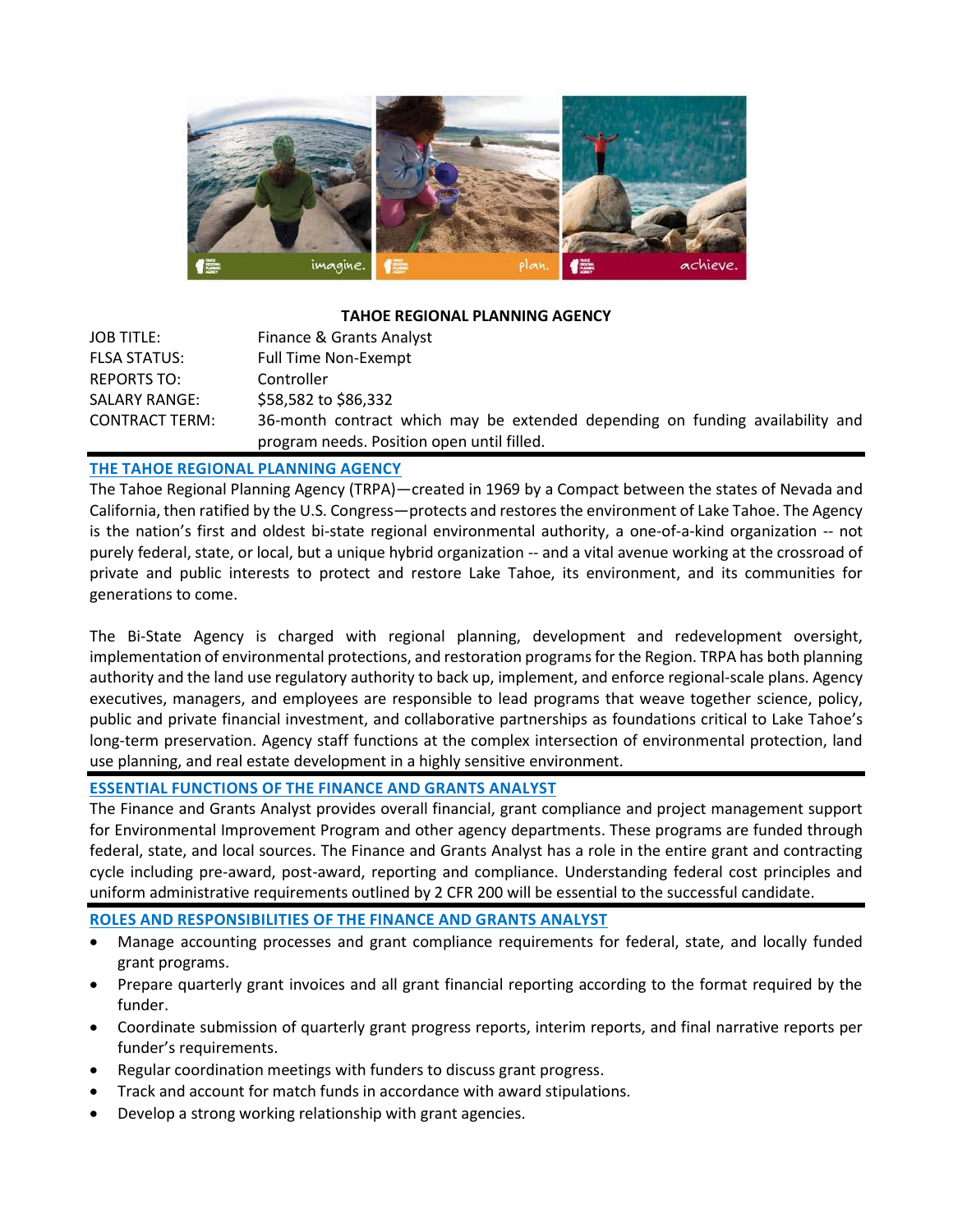- Assist with the annual work program and Agency budget.
- Provide leadership and direction to project managers to ensure conformity and compliance.
- Administer contracts including the Request for Proposal (RFP) process, coordinate with Legal to negotiate and finalize contract terms, coordinate all final documents, contract amendments, and contract closeout.
- Prepare, manage, and update financial data including budget forecasts and prepare financial status reports for managers and others as necessary.
- Process purchase orders.
- Assist Agency staff and external auditors with financial and compliance audits.
- Utilize judgment and interpret internal and external regulations, guidelines, and policies to make decisions.
- Identify and implement continued process improvements.
- Coordinate grant proposals, timelines, and budgets as needed.

## **FINANCE AND GRANTS ANALYST REQUIREMENTS/DESIRED QUALIFICATIONS**

BS/BA in Accounting, Finance, Public Administration, or related field with 2 to 4 years of related experience with increasing responsibility. Position requires demonstrated, successful grant and contract management experience, preferably in the public sector. Strong administrative, compliance, and project management skills. Familiarity with federal grant administration is highly desirable.

**REQUIRED SKILLS AND ABILITIES:** 

- MS Office skills, including excellent Excel skills adaptive to new features and technologies.
- Project management skills including planning, setting and managing milestones, identifying and managing stakeholder relationships, and achieving agreed-on outcomes.
- Demonstrates attention to detail and job focus; organizes and prioritizes well; seeks ethical solutions and results.
- Takes initiative; self-motivates; demonstrates creativity and critical thinking.
- Communicate detailed information effectively both verbally and in writing. Answers questions and clarifies points.
- Works effectively in a team: able to build partnerships and work collaboratively; integrates disparate viewpoints into creative solutions.
- Ability to work effectively in a fast-paced environment, set priorities and meet deadlines.

#### **TRPA CORE COMPETENCIES**

- Self-Development
- Critical Thinking and Continuous Improvement
- Fosters Collaborative Relationships and Teamwork
- Initiative and Results Focus
- Communication

# **WORKING CONDITIONS**

- Remote hybrid office work environment that may require sitting for long periods
- Using office equipment, computer, telephone, etc.
- Use of a variety of online tools and computer programs

#### **AGENCY BENEFITS**

- 27 days Paid Time Off (PTO) annually
- 13 days paid holidays annually
- Retirement Program, the Agency has three Retirement Plans:
	- Money Purchase Plan. In lieu of Social Security, the Agency contributes a dollar amount equal to 8% of the employee's annual salary toward retirement. This plan has immediate participation and 100% vesting.
	- Supplemental Plan. The Agency contributes approximately 5.54% of the employee's annual salary toward retirement.